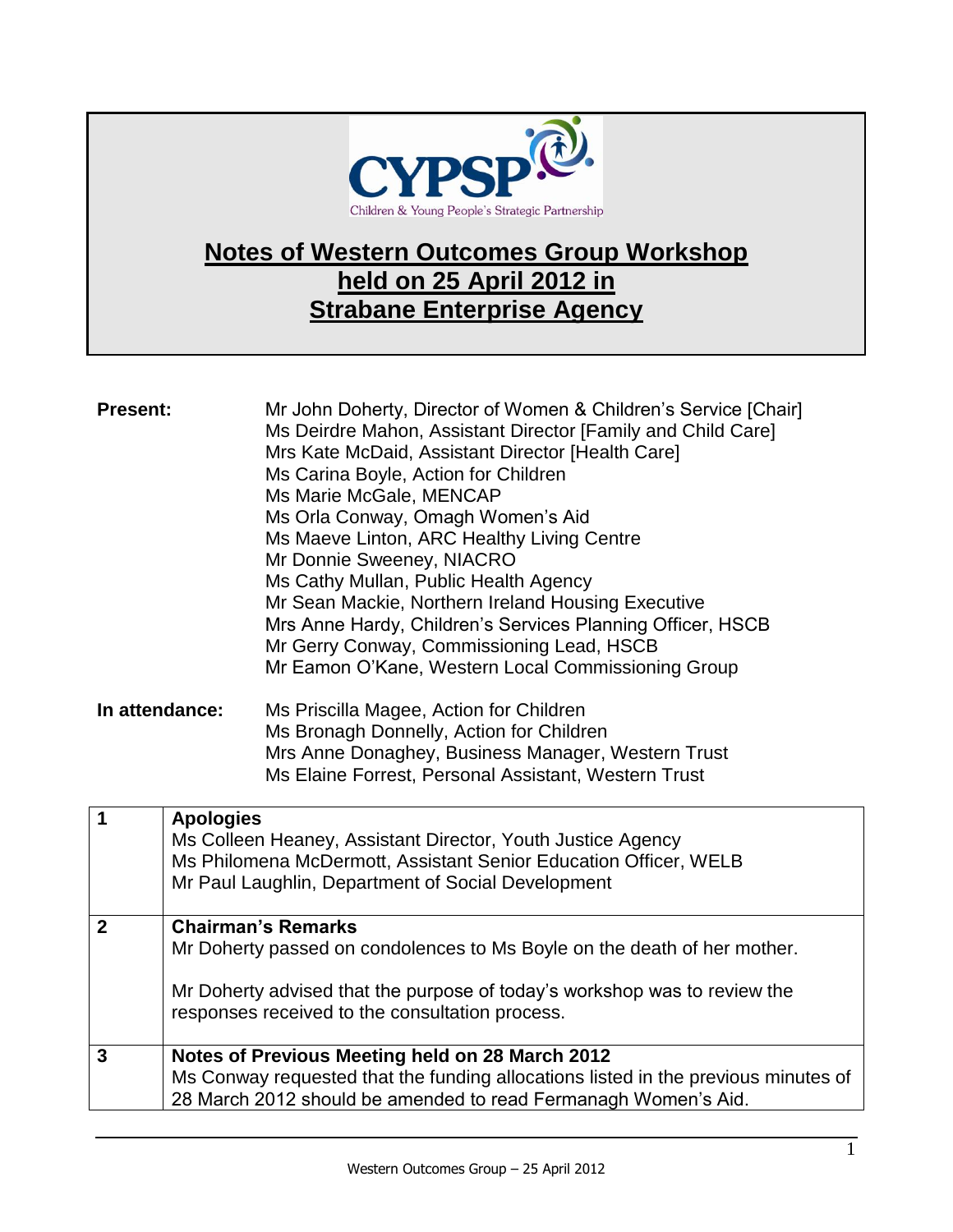| $\boldsymbol{4}$ | <b>Matters Arising</b>                                                                                                                                                                                                                                                                                                                                                                                                                                                                                                                                               |
|------------------|----------------------------------------------------------------------------------------------------------------------------------------------------------------------------------------------------------------------------------------------------------------------------------------------------------------------------------------------------------------------------------------------------------------------------------------------------------------------------------------------------------------------------------------------------------------------|
|                  | <b>Membership</b><br>Mrs Hardy advised that the CYPSP had stressed the importance of agency<br>members committing to attending Outcomes Group meetings and advised that a<br>review of attendance would be undertaken. Mrs Hardy said that Solis had been<br>advised that a representative from each District Council area was required. It was<br>agreed that Mrs Donaghey would contact Mr Heywood from Omagh District<br>Council who had expressed an interested in joining the group.<br>Mrs Hardy advised that the CYPSP had established a sub group to look at |
|                  | integrated planning and commissioning processes.                                                                                                                                                                                                                                                                                                                                                                                                                                                                                                                     |
|                  | Mrs Hardy reported that CYPSP felt that Outcomes Groups should tap into<br>existing staffing resources of all represented organisations e.g., finance,<br>information etc, instead of seeking new, additional staff. Mr Mackie said if this was<br>to happen, it would be important to be explicit about their role and function.                                                                                                                                                                                                                                    |
| 5                | <b>Action Plan</b>                                                                                                                                                                                                                                                                                                                                                                                                                                                                                                                                                   |
|                  | <b>Review of Where We Are and Process to Date</b><br>Mrs Hardy confirmed that 32 consultation responses had been received and that<br>herself, Mrs Geelan, Mrs Magee and Mrs Donnelly had met on 13 April 2012 to<br>analyse, collate and summarise the responses.                                                                                                                                                                                                                                                                                                   |
|                  | <b>Consultation Responses</b><br>A summary report of responses was distributed to members. Mrs Hardy advised<br>that the timescale for the production of the action plans was 31 May 2012, as all<br>plans had to be presented to CYPSP for endorsement on 11 June 2012.                                                                                                                                                                                                                                                                                             |
|                  | Mrs Magee and Mrs Magee advised that the consultation process had initiated lots<br>of dialogue in community groups.                                                                                                                                                                                                                                                                                                                                                                                                                                                 |
|                  | Ms Mullan said that the current planning process allowed a range of organisations<br>to combine their resources and expertise to influence action planning and the<br>forthcoming spending plan. Mr Conway agreed, and said it was an opportunity for<br>a wide range of organisations to work collectively. He suggested that it would be<br>helpful to link together the planning processes of the Outcomes Group and the<br>Child Care Partnership.                                                                                                               |
|                  | The workshop was dedicated to reviewing the summary report of responses as<br>members felt it was important to acknowledge the time groups and organisations<br>had taken to record their views on the action plan and to apprise themselves of the<br>range of issues submitted.                                                                                                                                                                                                                                                                                    |
|                  | Mr Doherty thanked Mrs Hardy, Mrs Geelan, Mrs Magee and Mrs Donnelly for                                                                                                                                                                                                                                                                                                                                                                                                                                                                                             |